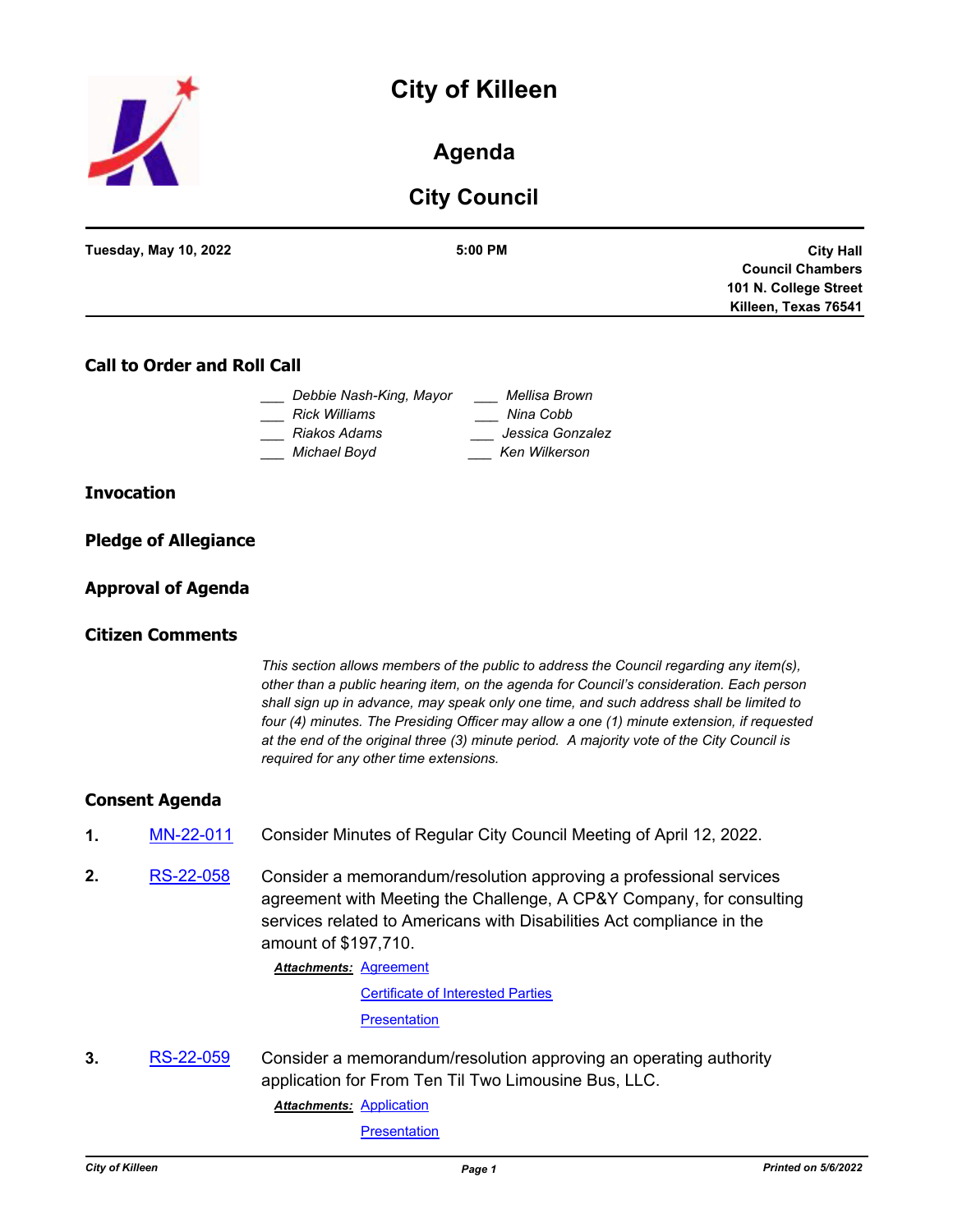# **Ordinances**

**4.** [OR-22-007](http://killeen.legistar.com/gateway.aspx?m=l&id=/matter.aspx?key=6106) Consider an ordinance amending the Code of Ordinances Chapter 6 Animals, adopting miniature swine regulations.

Attachments: [Ordinance](http://killeen.legistar.com/gateway.aspx?M=F&ID=f8cae139-2e7d-40ab-8c33-3b9666961947.pdf) **[Presentation](http://killeen.legistar.com/gateway.aspx?M=F&ID=37b8eb80-0058-4f4d-9bdb-a4f0fcd0d04e.pdf)** 

# **Public Hearings**

- **5.** [PH-22-032](http://killeen.legistar.com/gateway.aspx?m=l&id=/matter.aspx?key=6044) HOLD a public hearing and consider an ordinance requested by Killeen Engineering and Surveying, Ltd. on behalf of JOF Developers (Case #FLUM 22-14) to amend the Comprehensive Plan's Future Land Use Map (FLUM) from a 'Suburban Commercial' (SC) designation to a 'General Residential' (GR) designation for approximately 2.90 acres out of the James Cook Survey, Abstract No. 161. The property is locally addressed as 5601 Clear Creek Road, Killeen, Texas.
	- **Attachments: [Maps](http://killeen.legistar.com/gateway.aspx?M=F&ID=cdb3b370-8d74-4ce2-9a41-d43e81843279.pdf) [Site Photos](http://killeen.legistar.com/gateway.aspx?M=F&ID=2654251c-9052-454f-99d8-1e6e390c0903.pdf) [Minutes](http://killeen.legistar.com/gateway.aspx?M=F&ID=f3bf00f6-4672-4006-b275-d08d321bacee.pdf)** [TXDOT Letter](http://killeen.legistar.com/gateway.aspx?M=F&ID=6a8f2af7-3b64-441d-a124-5a1e9143bec0.pdf) **[Ordinance](http://killeen.legistar.com/gateway.aspx?M=F&ID=bd4237f0-7880-4c10-8810-ba077698d5d5.pdf) [Presentation](http://killeen.legistar.com/gateway.aspx?M=F&ID=702199c3-d94a-463e-88c5-79a99ac96589.pdf)**
- **6.** [PH-22-033](http://killeen.legistar.com/gateway.aspx?m=l&id=/matter.aspx?key=6042) HOLD a public hearing and consider an ordinance requested by Eugene Kim on behalf of G3 JS Investments, LLC (Case #FLUM 22-13) to amend the Comprehensive Plan's Future Land Use Map (FLUM) from a 'General Residential' (GR) designation to a 'General Commercial' (GC) designation for approximately 4.289 acres out of the A. Thompson Survey, Abstract No. 813. The property is locally addressed as 905 W. Hallmark Avenue, Killeen, Texas.

**Attachments: [Maps](http://killeen.legistar.com/gateway.aspx?M=F&ID=a085aedc-cab2-4076-b89b-399155835728.pdf) [Minutes](http://killeen.legistar.com/gateway.aspx?M=F&ID=d0a29583-dfd5-432f-9750-528f36c3f153.pdf)** 

**[Ordinance](http://killeen.legistar.com/gateway.aspx?M=F&ID=9732e4c5-0008-4626-8da5-2c310953de6b.pdf)** 

**[Presentation](http://killeen.legistar.com/gateway.aspx?M=F&ID=0b502061-1589-4254-90e4-2391d6f91287.pdf)** 

**7.** [PH-22-034](http://killeen.legistar.com/gateway.aspx?m=l&id=/matter.aspx?key=6091) HOLD a public hearing and consider an ordinance requested by Eugene Kim on behalf of G3 JS Investments, LLC (Case #Z22-18) to rezone approximately 2.94 acres out of the A. Thompson Survey, Abstract No. 813, from "R-3" (Multifamily Residential District) to "B-3" (Local Business District). The property is locally addressed as 905 W. Hallmark Avenue, Killeen, Texas.

Attachments: [Maps](http://killeen.legistar.com/gateway.aspx?M=F&ID=0df796fa-54e8-4bbb-b9e9-ef77b28bbe4a.pdf)

[Site Photos](http://killeen.legistar.com/gateway.aspx?M=F&ID=9f1372de-69d8-4f8a-bef6-339ba19ebc1b.pdf)

**[Minutes](http://killeen.legistar.com/gateway.aspx?M=F&ID=f64fbd7e-33c0-4deb-8b40-e2f946d90179.pdf)**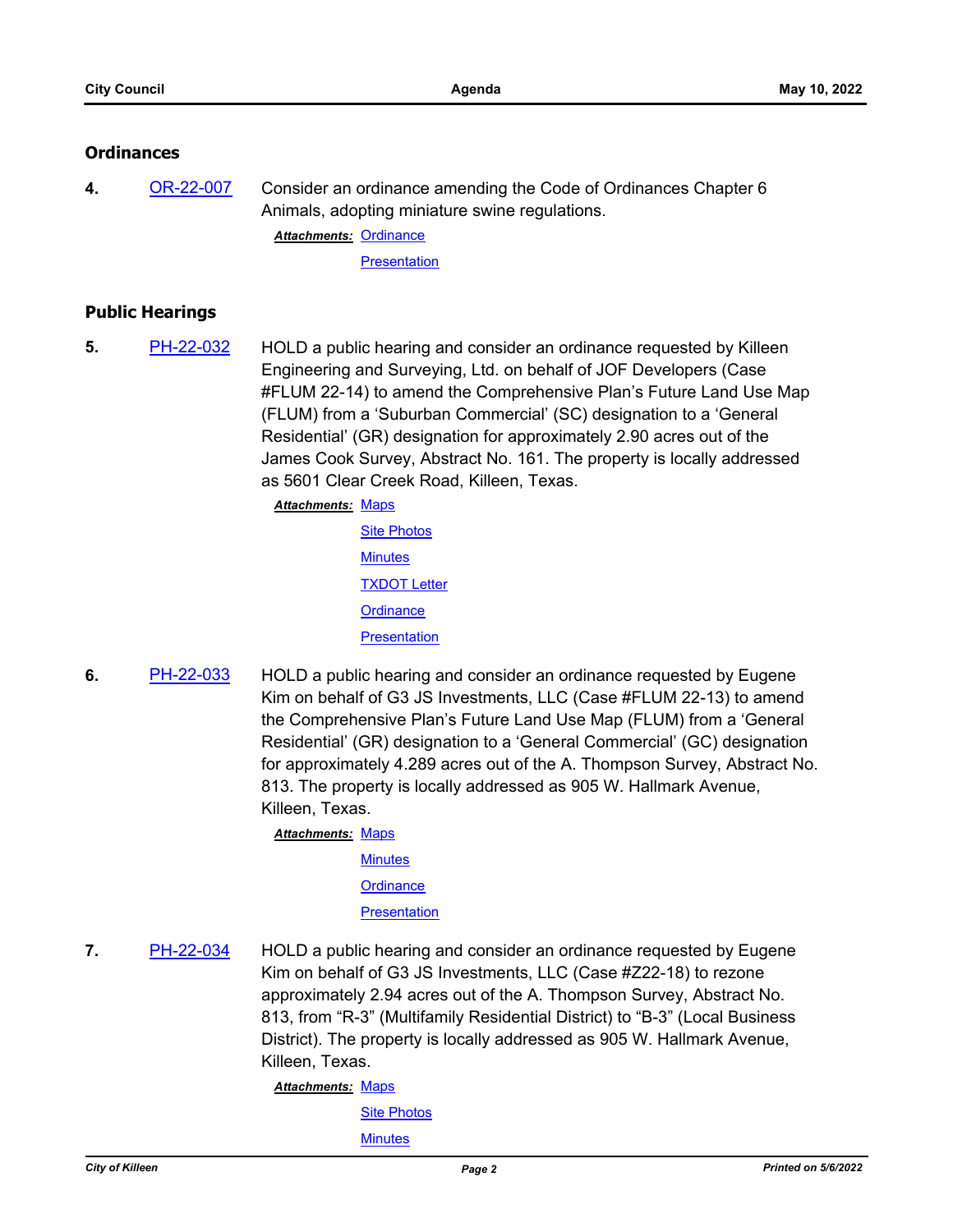**[Ordinance](http://killeen.legistar.com/gateway.aspx?M=F&ID=b056a287-0331-4841-902c-0d29adc82a36.pdf) [Considerations](http://killeen.legistar.com/gateway.aspx?M=F&ID=21d46918-9f5e-40cc-bb8d-796d7da9b2ab.pdf)** 

**[Presentation](http://killeen.legistar.com/gateway.aspx?M=F&ID=e9c48e61-90c4-425c-9a41-fdcd4852e303.pdf)** 

**8.** [PH-22-035](http://killeen.legistar.com/gateway.aspx?m=l&id=/matter.aspx?key=6045) HOLD a public hearing and consider an ordinance requested by Mitchell & Associates on behalf of Jerome Gomer (Case #FLUM 22-15) to amend the Comprehensive Plan's Future Land Use Map (FLUM) from a 'Suburban Commercial' (SC) designation to a 'General Residential' (GR) designation for approximately 9.386 acres out of the A.M. Boren Survey, Abstract No. 1365. The property is locally addressed as 10225 and 10335 Trimmier Road, Killeen, Texas.

> Attachments: [Maps](http://killeen.legistar.com/gateway.aspx?M=F&ID=a0dfe31e-6697-462a-af29-7b0645594421.pdf) **[Minutes](http://killeen.legistar.com/gateway.aspx?M=F&ID=352f159a-1680-48bd-a919-6c5ccdf4e50d.pdf) [Ordinance](http://killeen.legistar.com/gateway.aspx?M=F&ID=410fea15-47d6-4f9d-80b7-9a6770650093.pdf)** [Response](http://killeen.legistar.com/gateway.aspx?M=F&ID=f4ea9235-0e22-45e0-9a4c-c7c3409ec397.pdf) **[Presentation](http://killeen.legistar.com/gateway.aspx?M=F&ID=93caf825-2fc6-4809-b2a6-fd263a3a817d.pdf)**

**9.** [PH-22-036](http://killeen.legistar.com/gateway.aspx?m=l&id=/matter.aspx?key=6046) HOLD a public hearing and consider an ordinance requested by Mitchell & Associates, Inc. on behalf of Jerome Gomer (Case #Z22-20) to rezone approximately 9.386 acres out of the A.M. Boren Survey, Abstract No. 1365, from "A-R1" (Agricultural Single-Family Residential District) to "R-2" (Two-Family Residential District). The property is locally addressed as 10225 and 10335 Trimmier Road, Killeen, Texas.

### Attachments: [Maps](http://killeen.legistar.com/gateway.aspx?M=F&ID=4a2c38a1-7e02-4224-a5a9-771df75d531b.pdf)

[Site Photos](http://killeen.legistar.com/gateway.aspx?M=F&ID=c58b6250-b0d6-45d0-921d-589cbc742c2c.pdf) **[Minutes](http://killeen.legistar.com/gateway.aspx?M=F&ID=69b0c0ac-dfb0-477f-86f4-7024b9849973.pdf) [Ordinance](http://killeen.legistar.com/gateway.aspx?M=F&ID=d389b1b4-e3d2-4e51-ab43-18a8426b4f22.pdf) [Response](http://killeen.legistar.com/gateway.aspx?M=F&ID=36c29fba-2e40-43f7-8896-ab7842545919.pdf) [Considerations](http://killeen.legistar.com/gateway.aspx?M=F&ID=cd9f68cf-1d88-4665-8f04-b1cd868cb1e3.pdf) [Presentation](http://killeen.legistar.com/gateway.aspx?M=F&ID=0c73e6ca-6ff1-4acd-a1c5-5ed03080a5af.pdf)** 

*\_\_\_\_\_\_\_\_\_\_\_\_\_\_\_\_\_\_\_\_\_\_\_\_\_\_\_\_\_\_\_*

# **Discussion Items**

**10.** [DS-22-060](http://killeen.legistar.com/gateway.aspx?m=l&id=/matter.aspx?key=6138) Discuss Scheduling of ARPA Grant Funding for Small Business Review.

### **Adjournment**

*I certify that the above notice of meeting was posted on the Internet and on the bulletin boards at Killeen City Hall and at the Killeen Police Department on or before 5:00 p.m. on May 6, 2022.*